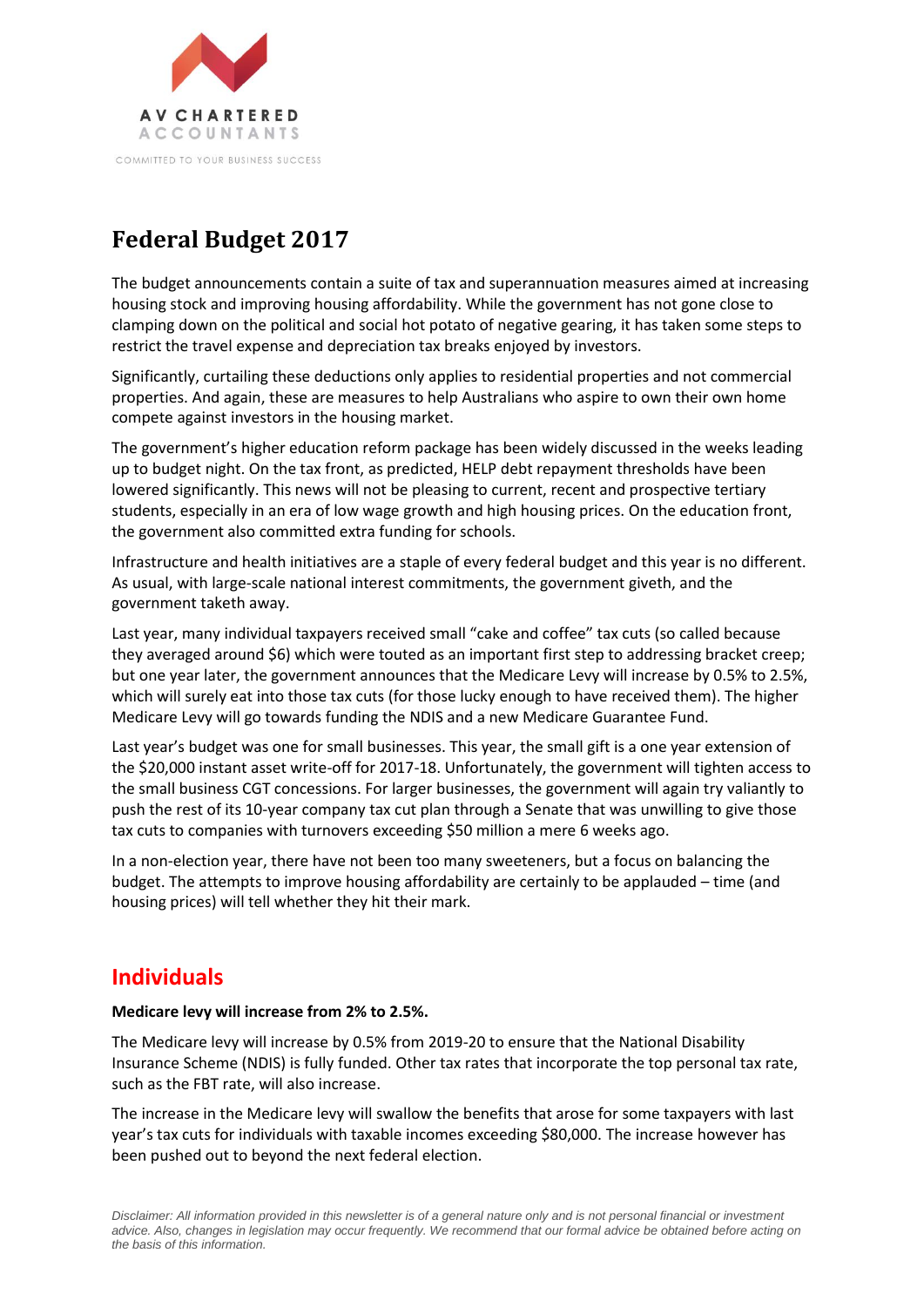

### **Medicare levy low-income thresholds increase**

The Medicare levy low-income thresholds will increase from 2016-17 (see table below). The increase in the low-income thresholds will provide some relief for lower income earners from the across-theboard 0.5% increase to the Medicare levy that will commence in 2019-20. Ideally, the government will increase the thresholds in line with economic growth or wage growth so that affected taxpayers are not disadvantaged over the years.

|                               | <b>Current threshold</b> | Threshold in 2018-19                                |
|-------------------------------|--------------------------|-----------------------------------------------------|
| Single                        | \$21,335                 | \$21,655                                            |
| Family                        | 36,001                   | \$36,541 (plus \$3,356 for each<br>dependent child) |
| Single seniors and pensioners | \$33,738                 | \$34,244                                            |
| Senior and pensioners family  | \$46,966                 | \$47,670 (plus \$3,356 for each<br>dependent child) |

### **HELP debt repayments**

The Higher Education Loan Program (HELP) debt repayment thresholds and rates will change. The key changes are:

|                                                                       | <b>Current (2017-18)</b> | <b>Proposed (2018-19)</b> |
|-----------------------------------------------------------------------|--------------------------|---------------------------|
| Minimum repayment<br>threshold (taxable income)                       | \$55,874                 | \$42,000                  |
| Minimum repayment rate<br>(applies to minimum<br>repayment threshold) | 4%                       | 1%                        |
| Maximum repayment rate                                                | 8% (from \$107,214)      | 9.5% (from \$100,655)     |

From 1 July 2019, the indexation of HELP repayment thresholds, currently linked to Average Weekly Earnings (AWE), will be changed to align to the Consumer Price Index (CPI). The new thresholds and rates apply from 2018-19, and the indexation of HELP repayment thresholds to CPI from 2019-20.

This measure is part of the government's Higher Education Reform Package. Overall, the proposal to reduce repayment thresholds by almost \$14,000 will not be welcomed by current university students, high school students who aim to study at university, and former students who are still bearing a HELP debt. The reduction of the minimum repayment rate from 4% to 1% may not offer sufficient relief from the change in thresholds.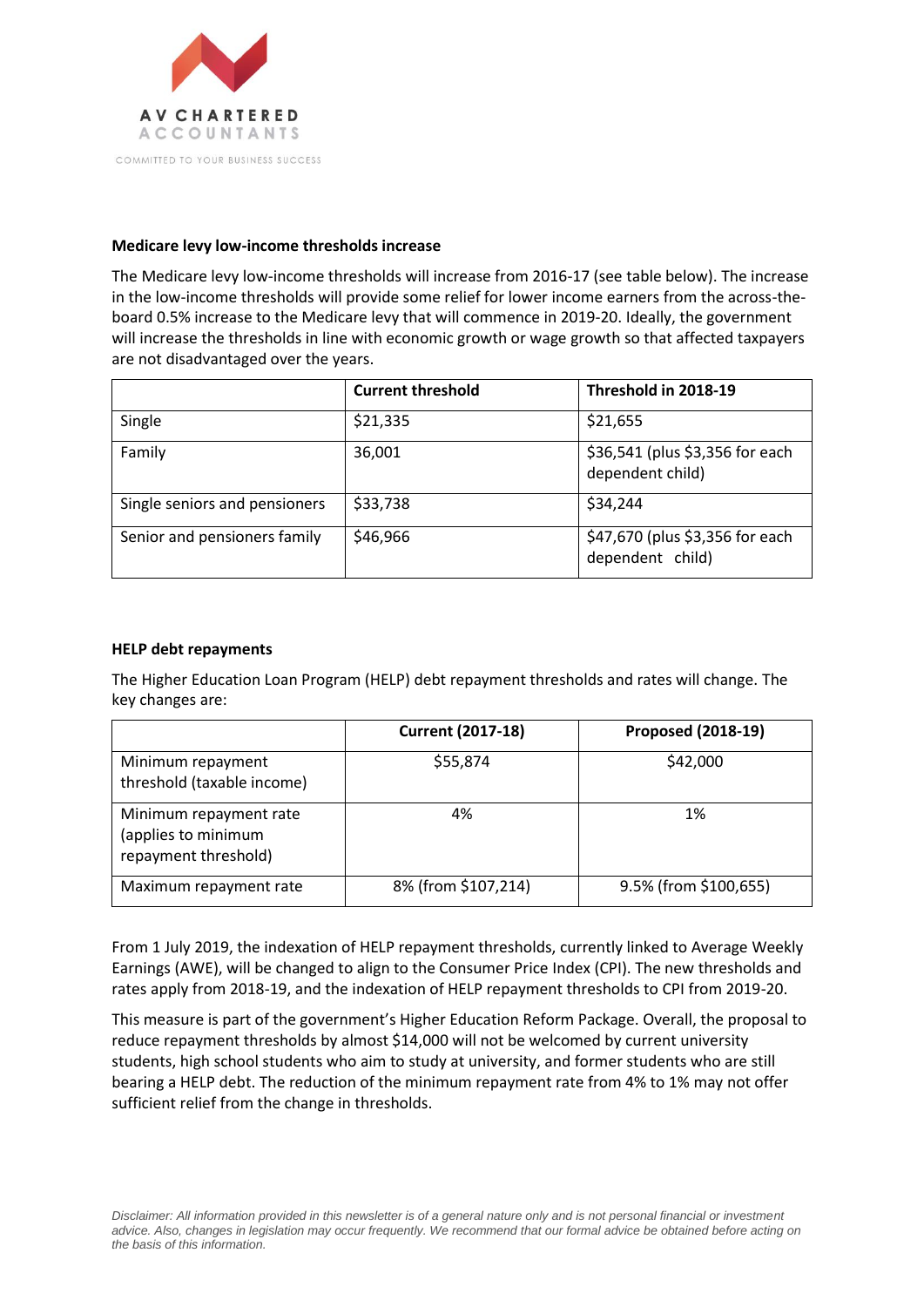

### **Family Tax Benefit Part A**

The government will reduce Family Tax Benefit (FTB) Part A supplement payments by \$28 per fortnight for each child who does not meet immunisation requirements. The government will also implement a consistent 30 cents in the dollar income test taper for FTB Part A families with a household income in excess of the Higher Income Free Area (currently \$94,316).

The measure will apply for the supplement payments from 2017-18, and the income test taper from 2018-19.

The FTB Part A supplement payment announcement is aimed at discouraging parents from not immunising their children. The income test taper proposal ensures that higher income families are subject to the same income test taper rates.

# **Housing**

#### **Travel expenses relating to residential rental properties**

The government will disallow deductions for travel expenses related to inspecting, maintaining or collecting rent for a residential rental property. The measure is to apply from 2017-18.

This seems to be an integrity measure put in place by the ATO to address concerns that many taxpayers have been claiming travel deductions without correctly apportioning costs, or have claimed travel costs that were for private travel purposes.

However, this will not prevent investors from engaging third parties such as real estate agents for property management services. These expenses will still be deductible.

#### **Restricting rental property depreciation deductions**

Currently, investors who purchase plant and equipment for a residential investment property are able to claim a deduction over the effective life of the asset. However under this measure subsequent owners of the property will be unable to claim deductions for the plant and equipment purchased by the previous owner.

Plant and equipment purchased on or before 9 May 2017 will continue to give rise to deductions for depreciation until either the investor (which may include a subsequent owner) no longer owns the asset, or the asset reaches the end of its effective life. But contracts entered into after budget night (specifically 7.30pm (AEST) on 9 May 2017) fall under the new rules.

This proposal is one of a suite of budget measures intended to improve housing affordability for owner-occupiers. While the government has stopped far short of restricting negative gearing, by limiting the ability of residential property investors to claim depreciation deductions for plant purchased by a former owner of the property, it is limiting the tax breaks enjoyed by investors.

Acquisitions of existing plant and equipment items will be reflected in the cost base for capital gains tax purposes for subsequent investors.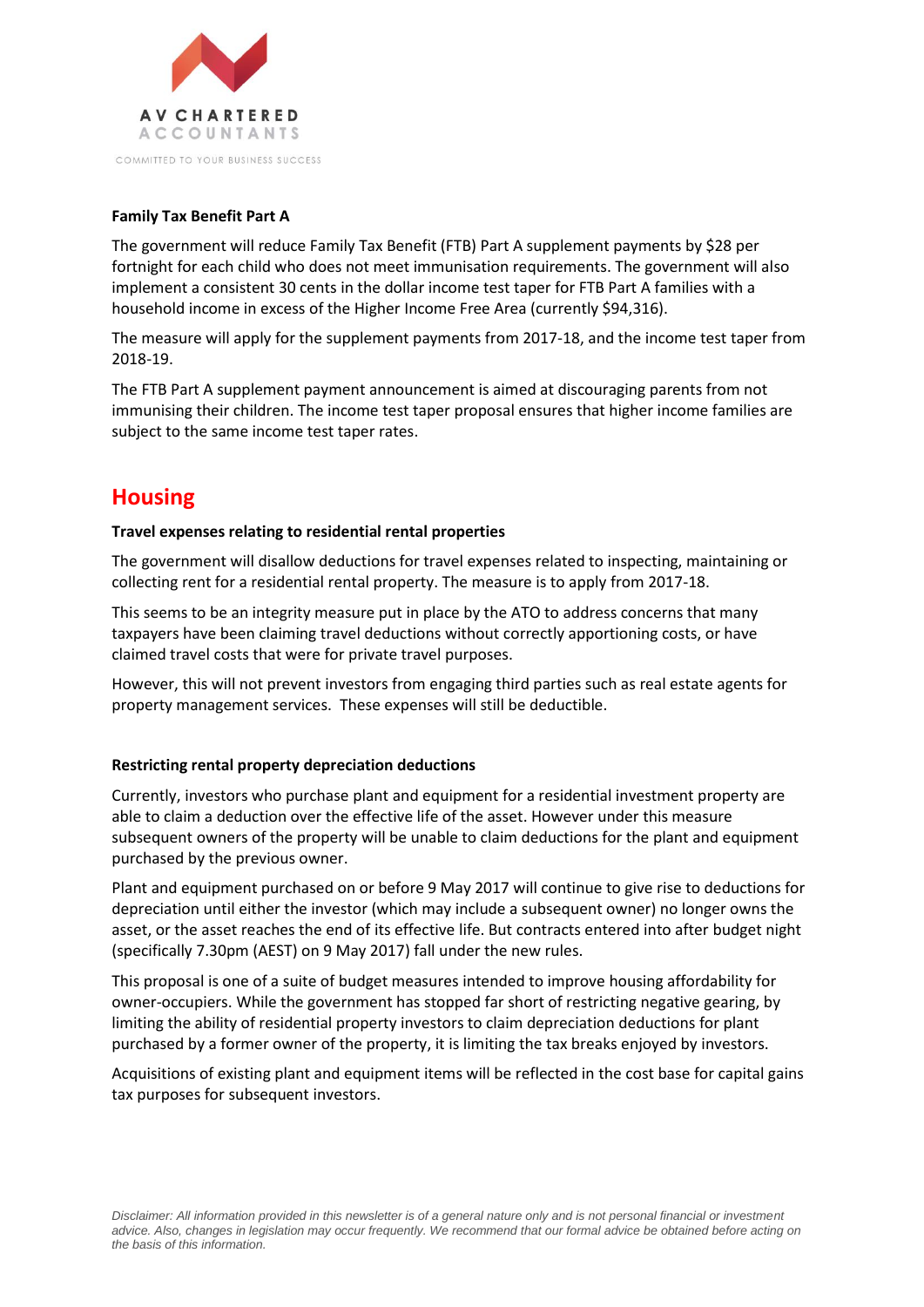

COMMITTED TO YOUR BUSINESS SUCCESS

### **Foreign and temporary residents – main residence exemption**

Foreign and temporary tax residents will not be able to claim the main residence CGT exemption from budget night (that is, from 7:30pm AEST on 9 May 2017). Existing properties held before this date will be grandfathered until 30 June 2019.

Foreign and temporary residents may currently utilise the absence rule in the CGT main residence exemption provisions to claim the main residence exemption on an Australian property even if they are not residing in it. They can use the rule for up to six years if they are renting out the property, or indefinitely if they are not deriving income from the property.

These taxpayers will now be subject to CGT on the sale of real property that they claim as their main residence. In other words, the CGT main residence exemption will not apply.

Affected foreign and temporary residents may need to contemplate selling their property by 30 June 2019 if they wish to realise the increase in value without attracting Australian income tax.

### **Foreign resident CGT withholding**

The government will make the following changes to the foreign resident CGT withholding rules:

- the withholding rate will increase from 10% to 12.5% from 1 July 2017, and
- the withholding threshold will be lowered from \$2 million to \$750,000 from 1 July 2017.

Currently a non-final withholding tax applies to sales of real property by non-residents for tax purposes. The current withholding tax is at 10% of proceeds of sale and applies to real property transactions with a market value under \$2 million.

The budget measure proposes to increase the withholding tax rate from 10% to 12.5% and lower the transaction value threshold from \$2 million to \$750,000.

The large reduction in the threshold will especially affect property vendors and purchasers in Australia's large capital cities. The sales of many more family homes will be affected by the \$750,000 threshold than by the current \$2 million threshold.

Purchasers of these properties must withhold the relevant amount at settlement and pay it to the ATO without delay (the general interest charge may apply to late payments). The penalty for failing to withhold is equal to the amount that was required to be withheld and paid.

It is also the responsibility of the purchaser to check whether a withholding obligation exists (that is, whether the vendor is likely to be non-resident). The reduction of the threshold will require many more buyers of family homes to play the role of tax collector.

A resident vendor needs to receive a clearance certificate from the ATO to ensure that withholding is to apply. Again, the reduction of the threshold creates extra administrative burden.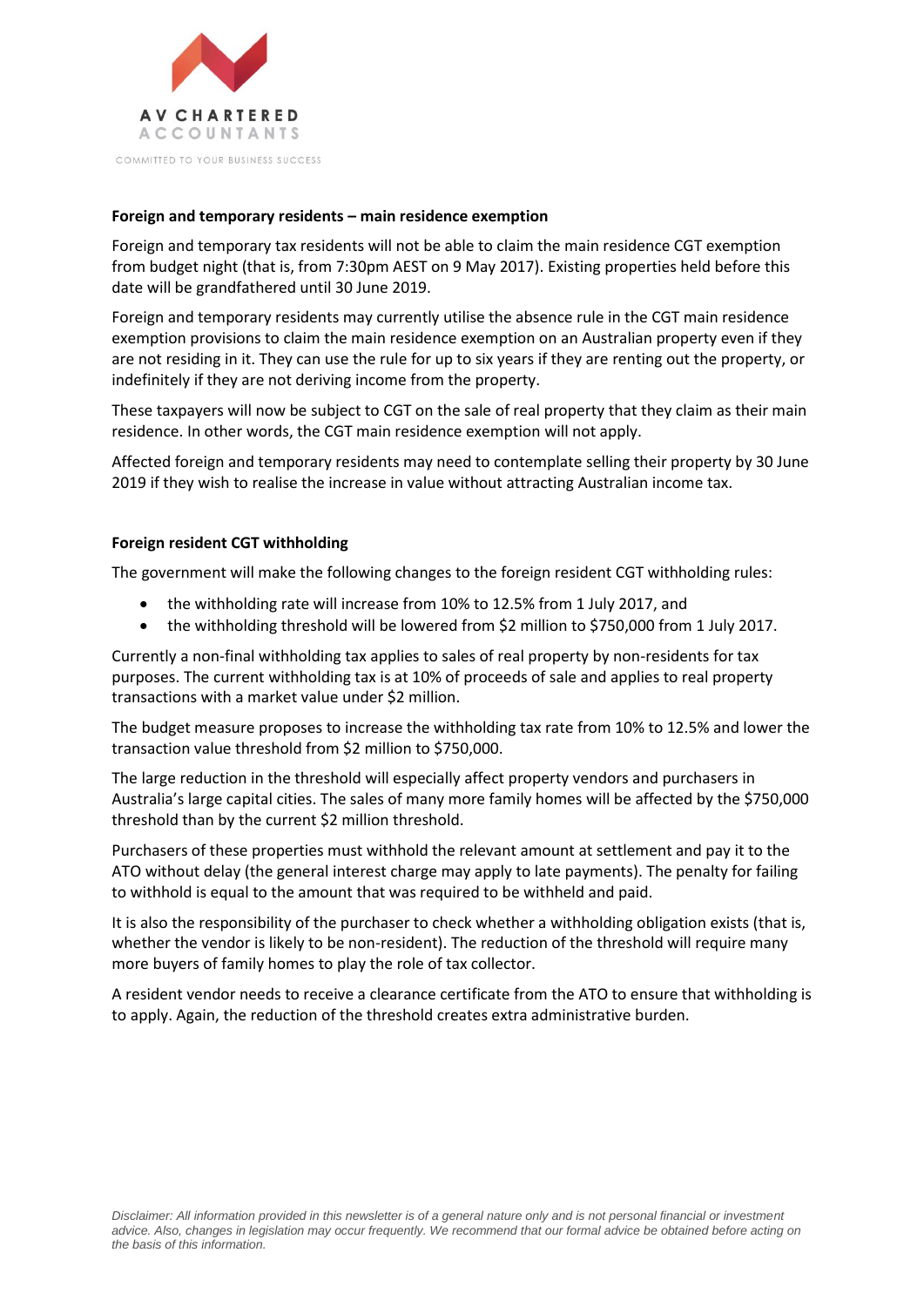

# **Business**

### **\$20,000 instant asset write-off**

The \$20,000 instant asset write-off will be extended for another 12 months until 30 June 2018. This was due to revert to \$1,000 on 1 July 2017.

Under this measure, small businesses (with aggregated turnovers of less than \$10 million) will be able to immediately deduct purchases of eligible assets costing less than \$20,000 first used or installed ready for use by 30 June 2018.

The business community has been asking for the \$20,000 write-off to remain permanently. Although the extension of one year is less than what most business owners would prefer, it is nevertheless a good step.

The annual aggregated turnover threshold to access this concession has also been increased from \$2 million to \$10 million from 2016-17. The threshold increase along with this Budget announcement means that many more businesses will be able to access this concession than in previous years.

Assets costing \$20,000 or more can continue to be placed into the simplified depreciation pool and depreciated at 15% for the first income year and 30% for each income year afterwards. The pool balance can also be immediately deducted if it reduces to less than \$20,000 during this period.

### **Small business CGT concessions**

The government will amend the small business CGT concessions to ensure that the concessions can only be accessed in relation to assets used by a small business or ownership interests in a small business.

The concessions assist owners of small businesses by providing relief from CGT on assets related to their business that help them to re-invest and grow, as well as contribute to their retirement savings through the sale of the business.

The measure, with application from 2017-18, will affect taxpayers:

- that are small businesses with annual aggregated turnover of less than \$2 million, or
- whose asset was used in a connected small business, or
- who have a maximum net asset value not exceeding \$6 million.

However without legislative detail being available, it is a little unclear as to whether the measure will result in:

- the concessions becoming unavailable in relation to passively held assets, or
- the concessions only being available in relation to passively held assets if both parties are small businesses.

In either case, it would appear that this measure will have the effect of restricting the availability of the small business CGT concessions. This is disappointing, especially with the turnover threshold remaining at \$2 million while the threshold for all other small business concessions increased to \$10 million or \$5 million from 2016-17.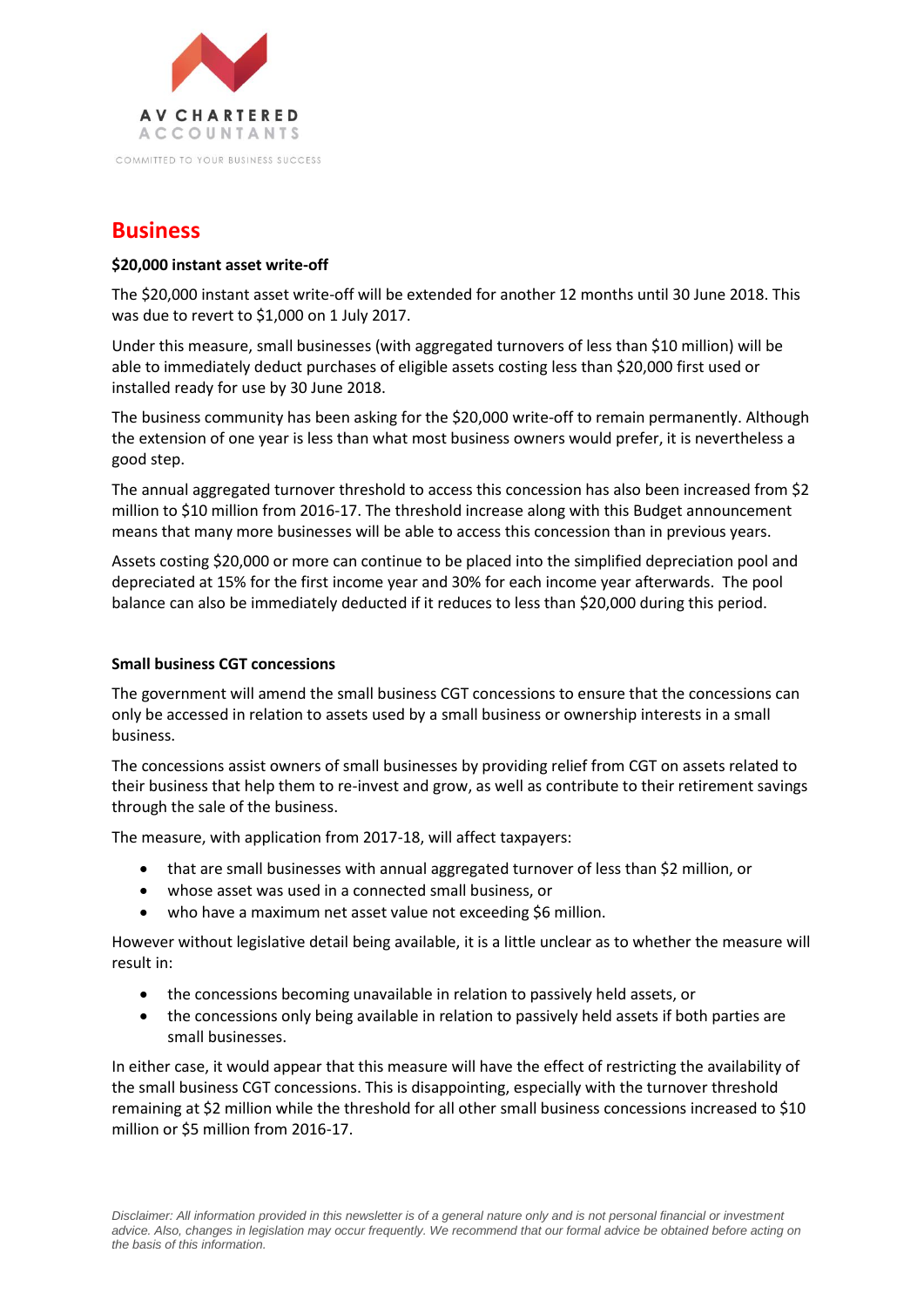

#### **Reintroducing the 10-year enterprise tax plan**

In the 2016-17 budget, the government proposed a 10-year enterprise tax plan that included progressive tax cuts over 10 years for all companies until the corporate tax rate is 25% in 2026-17.

In late March 2017, Parliament passed legislation to give effect to these tax cuts – but only for companies that carry on a business and have an aggregated annual turnover of less than \$50 million.

The government has now announced its intention to reintroduce the rest of the original package. The following is the original enterprise tax plan for all companies.

*From 2016-17 to 2022-23*

The initial 27.5% rate will be implemented progressively from 2016-17 to 2022-23 based on the company's annual aggregated turnover:

|                        | Annual aggregated turnover threshold ncome year in which the 27.5% rate will apply |
|------------------------|------------------------------------------------------------------------------------|
| Less than \$10 million | 2016-17                                                                            |
| \$25 million           | 2017-18                                                                            |
| \$50 million           | 2018-19                                                                            |
| \$100 million          | 2019-20                                                                            |
| \$250 million          | 2020-21                                                                            |
| \$500 million          | 2021-22                                                                            |
| \$1 billion            | 2022-23                                                                            |

*From 2023-24 to 2026-27*

Once all companies are at a rate of 27.5%, the rate will be progressively be reduced to 25% in 2026- 27:

| Income year              | Tax rate |
|--------------------------|----------|
| 2022-23 and 2023-2427.5% |          |
| 2024-25                  | 27%      |
| 2025-26                  | 26%      |
| 2026-27                  | 25%      |

The government will try again to pass the corporate tax cuts for companies of all sizes. Given the reluctance by the current Senate and its amendments to the original package before it was passed for companies of less than \$50 million aggregated turnover, it would be unlikely that the tax cuts for larger companies will be passed anytime soon – unless the Government can offer a sweetener to dissenting Senators.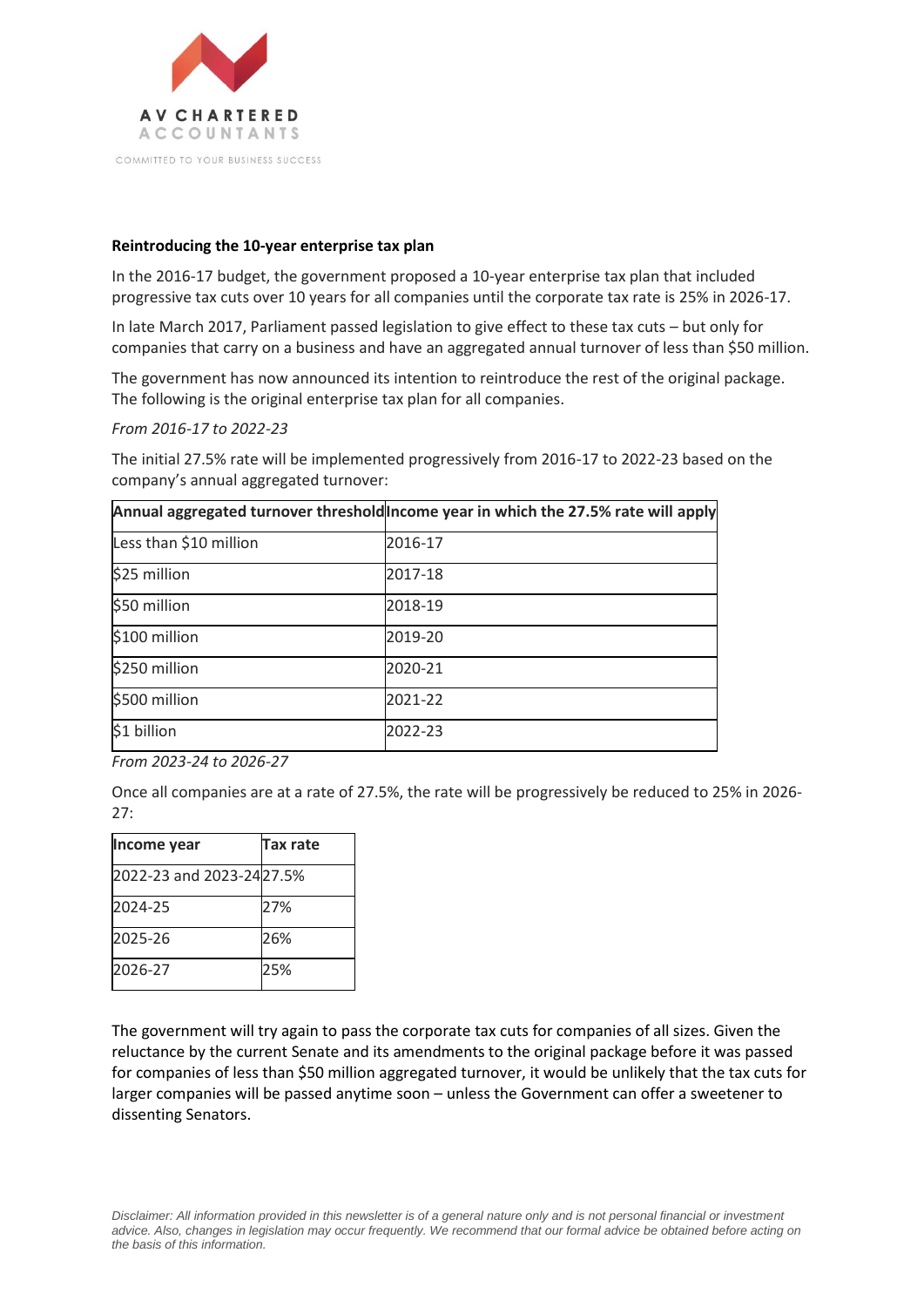

# **Superannuation**

### **First Home Super Saver Scheme**

Voluntary contributions to superannuation made by first home buyers from 1 July 2017 are going to be accessible for the purpose of a first home deposit. These voluntary contributions along with associated deemed earnings can be withdrawn. Withdrawals under the scheme are allowed from 1 July 2018.

The First Home Super Saver Scheme sets the limit on the amount of voluntary contributions that can be withdrawn for the purpose of a first home deposit — up to \$15,000 per financial year and \$30,000 in total over the taxpayer's lifetime. Both members of a couple can take advantage of this measure to buy their first home together.

The proposal affects taxpayers who will purchase their first home and have made *voluntary* contributions of any type:

- non-concessional contributions
- personal concessional contributions, and
- salary sacrificed contributions.

Note that mandatory employer contributions (currently at 9.5%) are not voluntary, and neither are contributions made under enterprise bargaining and similar agreements. Note that this scheme does not allow any additional contributions to be made over and above the existing contribution caps.

Concessional contributions and deemed earnings that are withdrawn will be taxed at marginal rates less a 30% offset. Non-concessional contributions withdrawn under the scheme will not be taxed but the deemed earnings on these contributions will be subject to tax at marginal rates less a 30% offset.

Voluntary superannuation contributions made from 1 July 2017 will be eligible for this measure. Withdrawals will be allowed from 1 July 2018.

The amount of deemed earnings that can be released together with voluntary contributions will be calculated using a deemed rate of return based on the 90-day Bank Bill rate plus 3%. The rate for the June 2017 quarter, for example, is 4.78%.

The withdrawn amounts under the scheme will not affect social security benefits, such as the Family Tax Benefit, HECS/HELP or other benefits.

The measure essentially provides a concessionally taxed environment for saving of funds to be used for a first home deposit. Rather than saving for the first home from personal income taxed at 32.5% or 37%, the taxpayers will be able to salary sacrifice their income into superannuation to be taxed at 15%.

For instance, a taxpayer on a 37% marginal income tax rate saves \$2,200 in tax by salary sacrificing \$10,000. Upon withdrawal for the first home deposit, this taxpayer will need to pay \$700 in tax (after the 30% offset) on the amount withdrawn. Therefore, the net benefit is \$1,500 compared to a situation when the deposit is saved using only after-tax dollars.

The cap for non-concessional contributions for the 2017-18 financial year is \$100,000. Only superannuation members with a total superannuation balance of less than \$1.6 million as on 30 June 2017 are able to make any non-concessional contributions in the 2017-18 income year. Nonconcessional contributions are not taxed in the superannuation fund.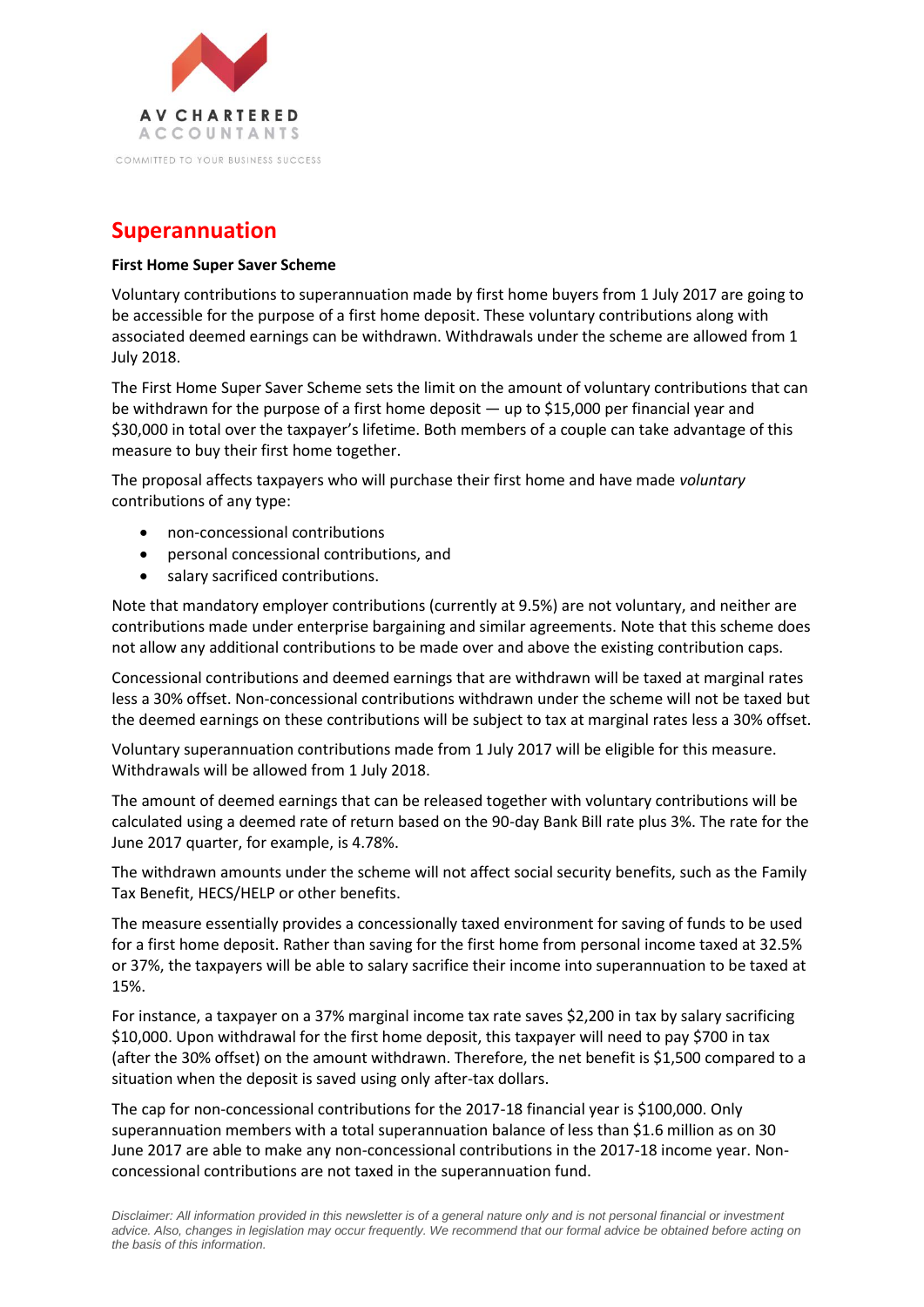

The cap for concessional contributions for 2017-18 is \$25,000. Individual taxpayers are able to deduct concessional contributions they made for themselves. This deduction however, cannot result in a tax loss for the year. Concessional contributions form part of taxable income of the superannuation fund that is subject to a 15% income tax rate.

### *Case study to explain the measure*

*Michelle earns \$60,000 a year and wants to buy her first home. Using a salary sacrifice arrangement established on 1 July 2017, she annually directs \$10,000 of pre-tax income into her superannuation account, increasing her balance by \$8,500 after the contributions tax of 15% has been paid by her fund.*

*After three years, she is able to withdraw \$27,380 of contributions and deemed earnings on those contributions:* 

*3 years of \$10,000 salary sacrificed contributions after contributions tax of 15% \$25,500 (\$8,500 x 3)*

*plus*

*deemed earnings on the above amount accrued over three years \$1,880 (at a rate of 90-day Bank Bill rate plus 3%)*

*Michelle's withdrawal is taxed at her marginal rate (including Medicare levy) less a 30% offset.* 

*After paying \$1,620 of withdrawal tax she has \$25,760 that she can use for her deposit. Michelle has saved around \$6,240 more for a deposit than if she had saved in a standard deposit account.*

*Michelle's partner Nick has the same income and also salary sacrifices \$10,000 annually to superannuation over the same period. Together they have \$51,520 that they can put towards a deposit, \$12,480 more than if they had saved in a standard deposit account.*

### **Superannuation contributions from proceeds of downsizing**

The government will allow a person aged 65 or over to make a non-concessional contribution of up to \$300,000 from the proceeds of selling their home (which they are to have owned for 10 years or more). Such contributions will be exempt from:

- the non-concessional contributions cap and \$1.6 million total superannuation balance test
- the work test
- the age test.

Therefore, taxpayers with a total superannuation balance in excess of the general transfer balance cap, set at \$1.6 million for 2017-18, as well as those over 65 and not working, and those aged over 75, will be able to make the proposed "downsizing" contribution of \$300,000.

Both members of a couple will be able to take advantage of this measure for the same home, meaning up to \$600,000 per couple can be contributed to superannuation through the downsizing cap. It will apply from 2018-19.